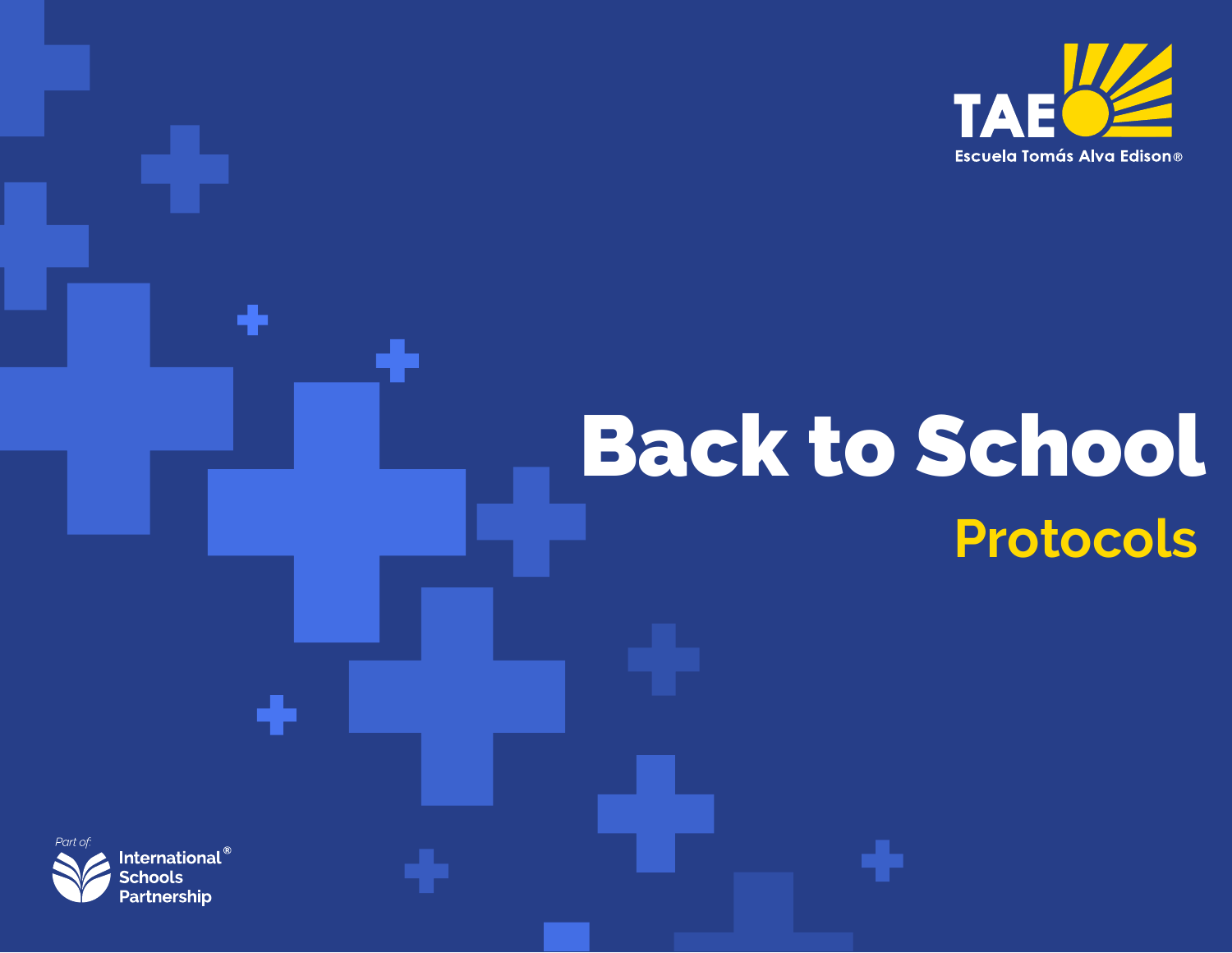



### **Face Masks**



- Every person on the school campus and in school transportation must wear a face mask at all times.
- Students and teachers can only remove face masks when they are eating in designated areas.
- Face masks must be three layered as a minimum standard and cover the nose and mouth while in school or on the school bus. Face masks must be without holes or ventilator valves.
- All students must bring a spare face mask to school in a labelled plastic bag, which they will keep in their bags.

### **Temperature**

- Individuals' temperatures will be taken when they arrive at school.
- If a member of staff has a temperature of more than 37.3°C, he/she must report to the Medical Service.
- If a student has a temperature of 37.3°C or above before taking the school bus, the staff members will inform a parent or person in charge that the student cannot come to school that day.
- If the student arrives by car, the temperature will be taken by the staff before the student gets out. If the temperature is higher than 37.3°C, the student will not be allowed to enter the premises and should be evaluated by his/her own doctor.
- **Suppliers and external services will not be allowed to enterthe facilities during school hours.**

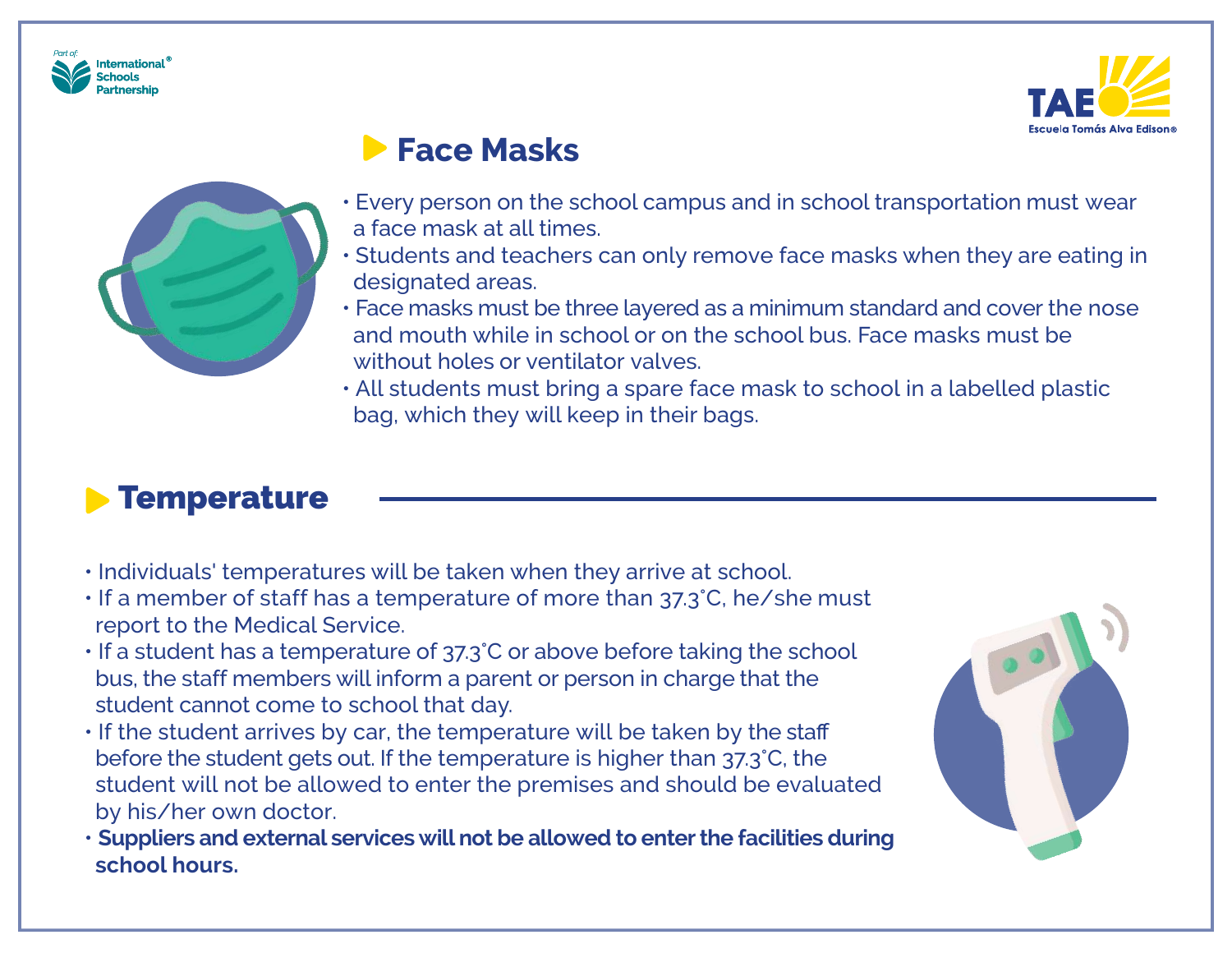





### **Sanitization**

- Every classroom will be sanitized twice daily.
- The first time will be during recess.
- The second time will be at the end of the day.
- There will be a clear schedule for cleaning times which will be monitored and checked by the School Health Committee on a daily basis.



### **CO2 measures in classrooms**

- We shall measure CO2 levels in every classroom twice daily. Research has shown that areas with excess CO2 levels increase risk of COVID-19 transmission.
- If any measure reads above 700 ppm the director of the section will be informed and the students and/or staff inside the room will be evacuated until the measure is below 700 ppm.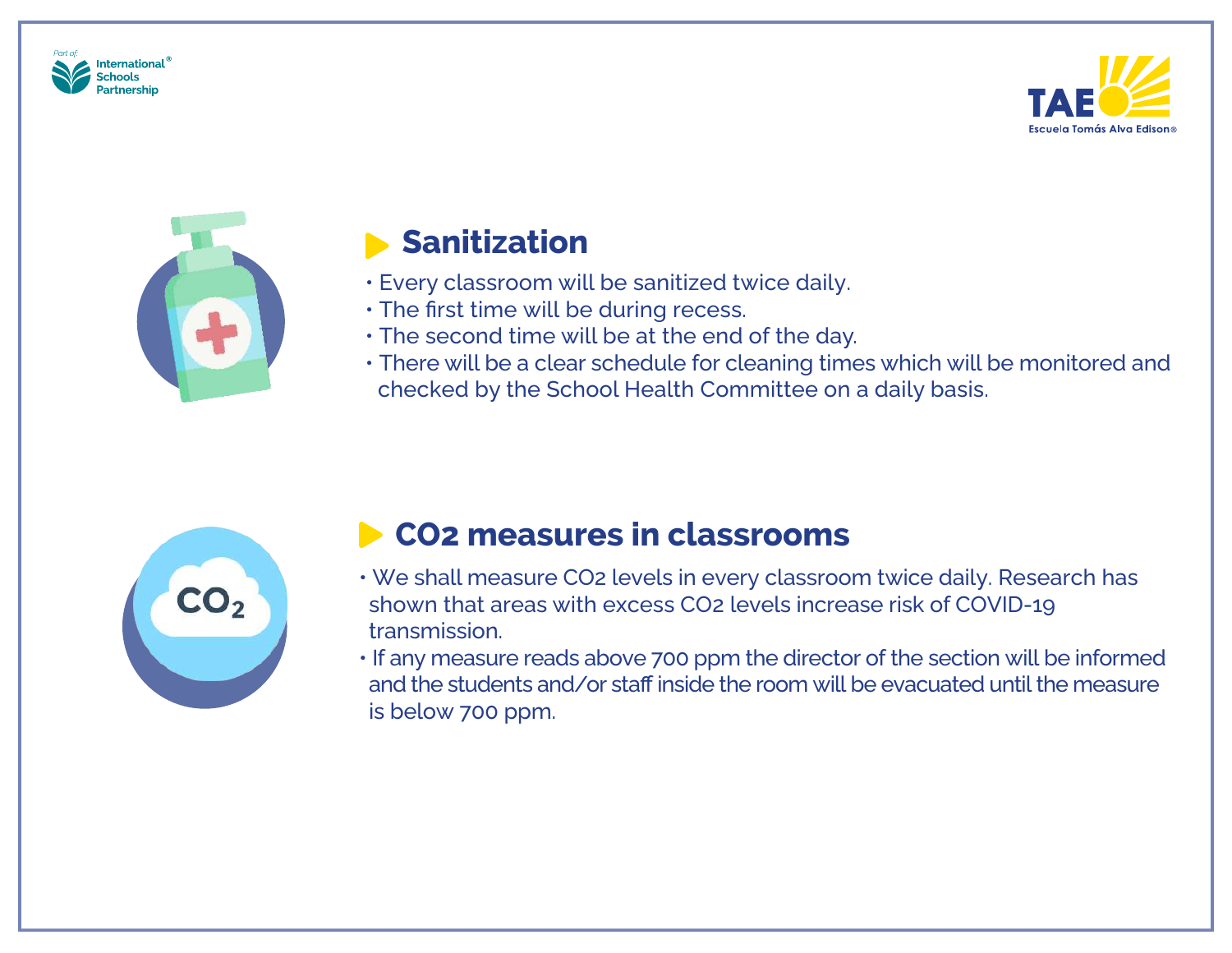





### **Recess and lunch**

• The students' recess times will be staggered each day to ensure that appropriate distancing measures can be followed.

• At snack time and lunchtime, students and staff will eat in open areas without face masks and ensure that they keep an appropriate distance.

• Before the students eat their lunch, the teacher must ensure that they have washed their hands and used sanitizing gel.



### **Alcohol, towels, and infectious-contagious waste cans.**

• Sanitizing gel (alcohol content >70%), wet wipes and infectiouscontagious waste cans are provided in every classroom and school area.



### **Fraining**

• All staff have had onsite training in accordance with the school policy and government guidance.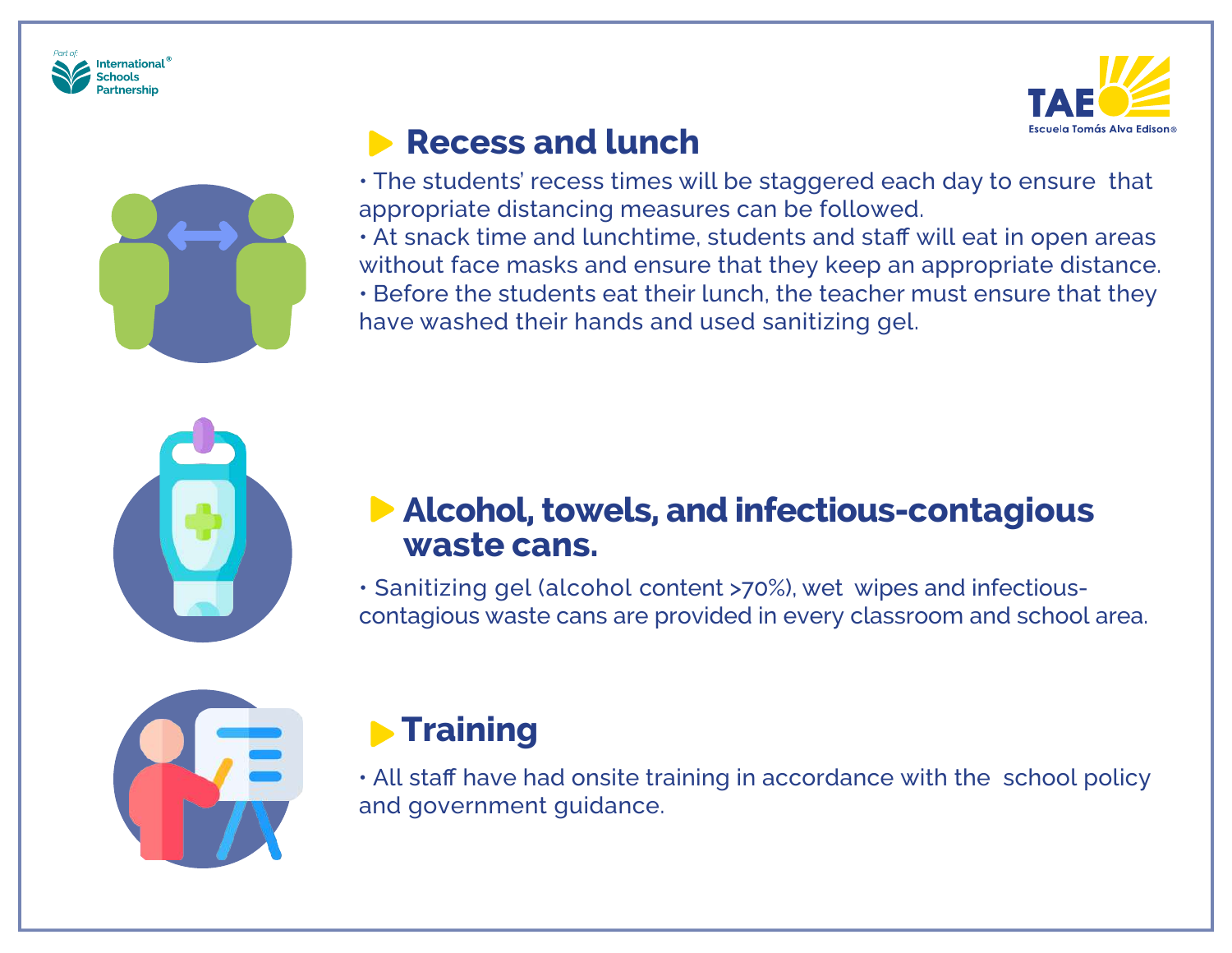



### **Uniform**

• All students from Preschool, Primary and Middle School will wear their sports uniforms from Monday to Friday. In High School, students are able to wear their own clothes on Fridays.

### **Restrooms**

- Maintenance shall control the number of students using the restrooms throughout the day.
- Restrooms are cleaned continually throughout the day.

### **Physical Education & TAE Achieve Activities**

• Students will be required to wear a face mask at all times when taking part in outdoor activities.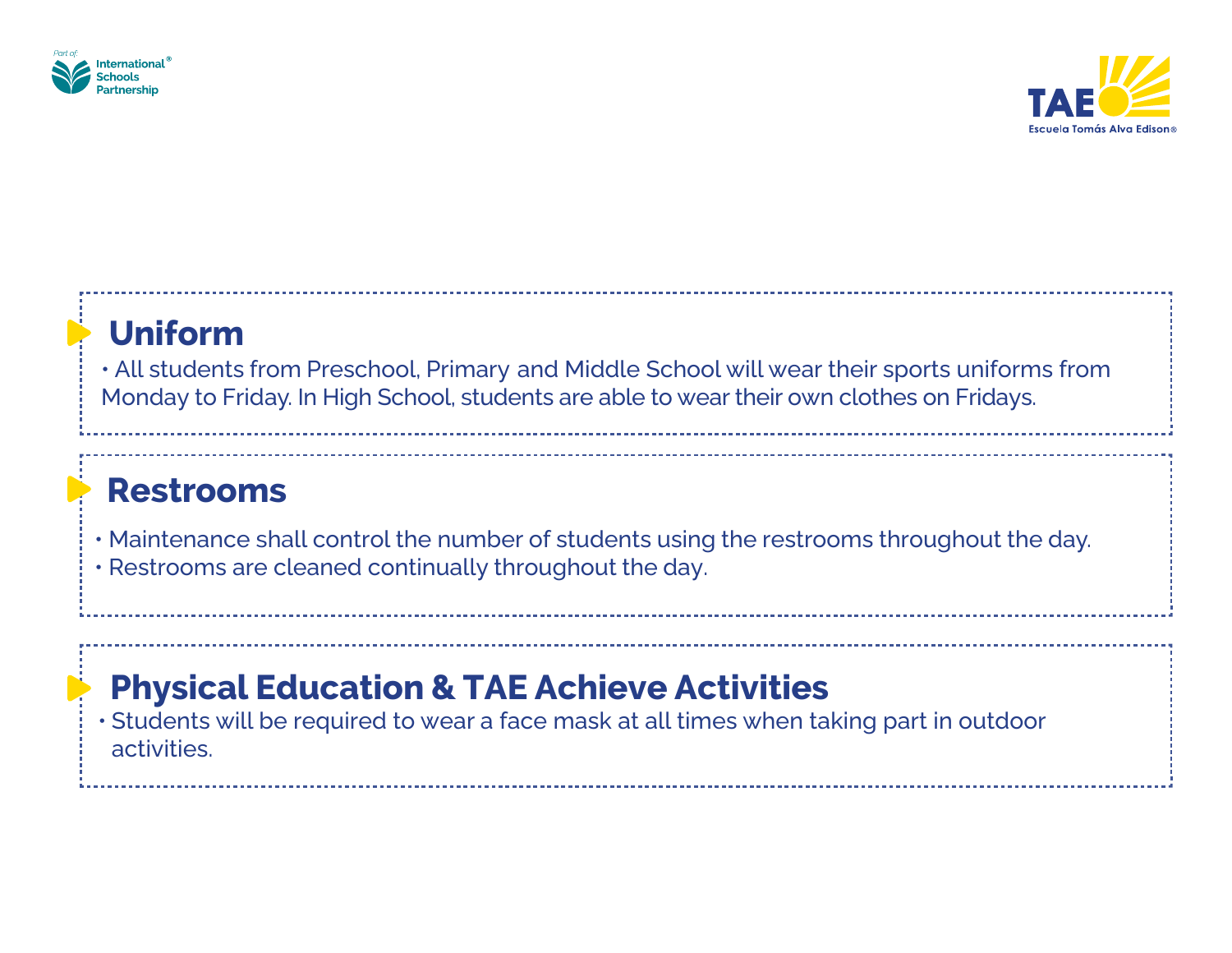





### **School buses**

- Bus drivers and staff members have receved full health and safety training.
- Students' temperatures will be taken before they board the school bus by the staff members.
- All windows on the buses shall be open.
- Staff and students must wear a face mask at all times.



### **Classrooms**

- Windows and doors shall be open at all times.
- Chairs should be evenly distributed to ensure that there is an appropriate distance between each student.
- Students should remain seated once they enter the classroom. If students need support, the teacher will go to their desk.
- Students only need to bring their school bag, containing their lunch, their school materials, including an individual pencil case and their required school books for lessons that day.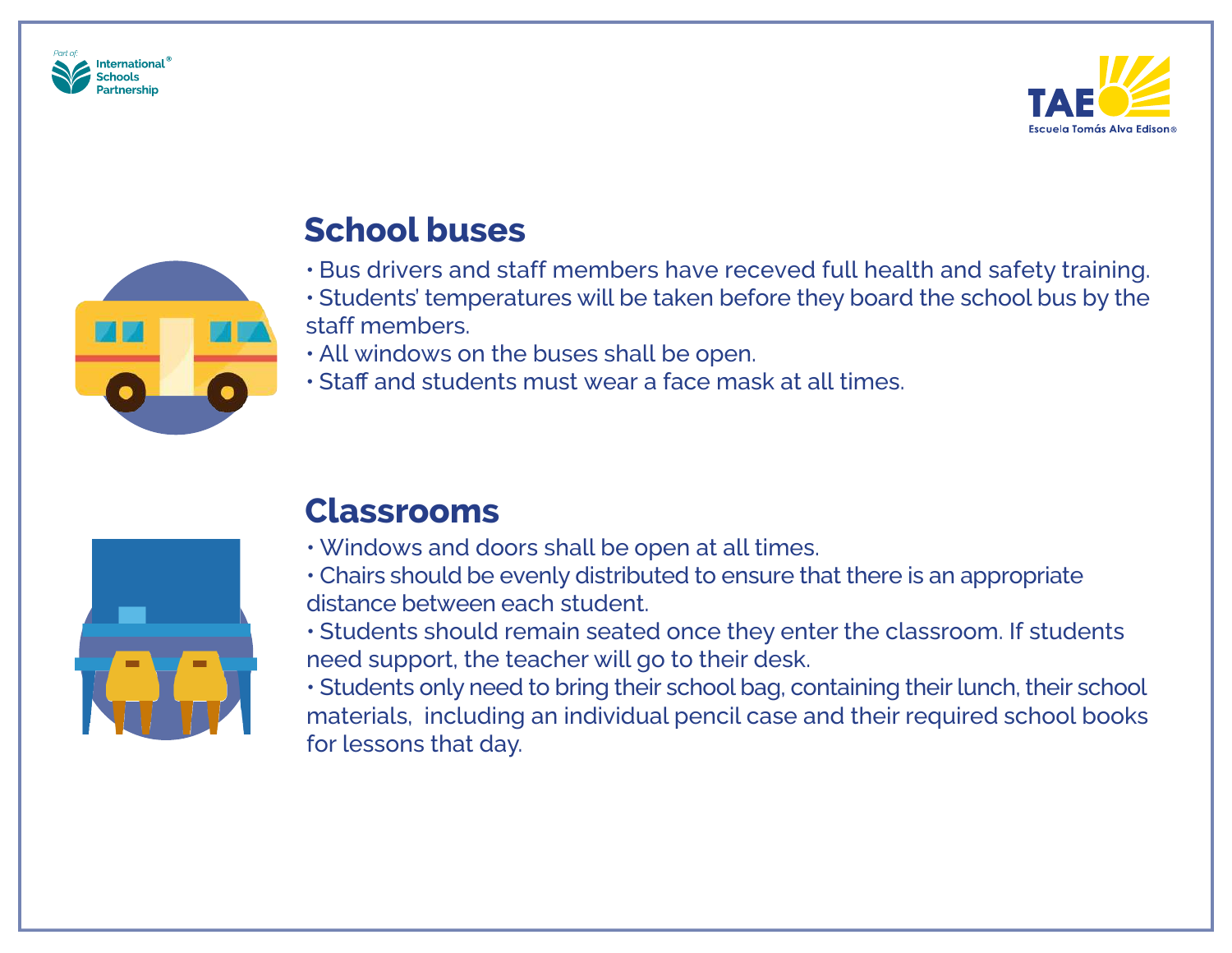





### **Close contact & Positive Test for COVID-19**

• If someone in our community tests positive for COVID 19, he/she must stay at home for a period of 7 days. The day the person presents symptoms is day 0.

• The parents of the other members of the class will be informed immediately by the Head of Section. The class will initially remain open. Parents will choose whether they send their children to school or keep their children at home for online learning.

• If more than one infection is recorded in the same classroom, the School General Director will review the matter and close the classroom for 5 days. The 5 days includes weekends. The infected person will remain at home for 7 days.

• During the 5 day period of self isolation, it is necessary for parents to monitor their children.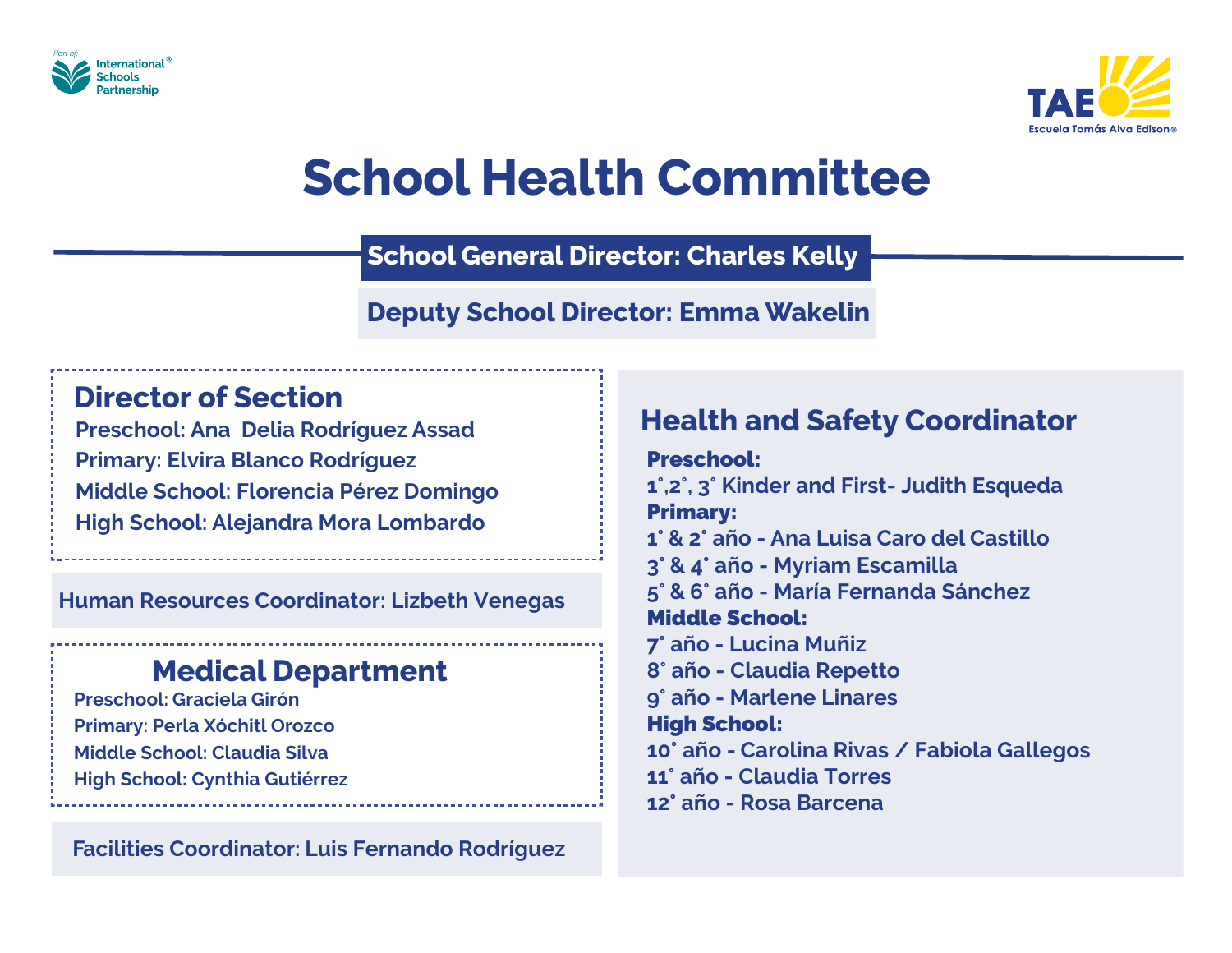





|                                        | <b>Student arrival</b> | <b>Start of the day</b> | <b>Lesson finish &amp;</b><br>bus times | <b>Collection time</b> |
|----------------------------------------|------------------------|-------------------------|-----------------------------------------|------------------------|
| <b>Preschool</b>                       | $07:15 - 08:00$        | 08:00                   | 13:30                                   | 13:45                  |
| <b>Primary</b><br><b>Grade 1&amp;2</b> | $08:00 - 08:10$        | 08:15                   | 14:25                                   | 14:30                  |
| <b>Primary</b><br><b>Grade 3&amp;4</b> | 07:50 - 08:00          | 08:15                   | 14:35                                   | 14:40                  |
| <b>Primary</b><br><b>Grade 5&amp;6</b> | 07:40 - 07:50          | 08:15                   | 14:45                                   | 14:50                  |
| <b>Middle</b><br><b>School</b>         | $06:45 - 07:30$        | 07:30                   | 15:15                                   |                        |
| <b>High</b><br><b>School</b>           | $06:40 - 07:25$        | 07:30                   | 15:10                                   |                        |

**\*Any students with older siblings in the school may arrive/remain until the oldest siblings ´collection time with staff supervision. We ask all parents to inform their child's teacher if they require this service.**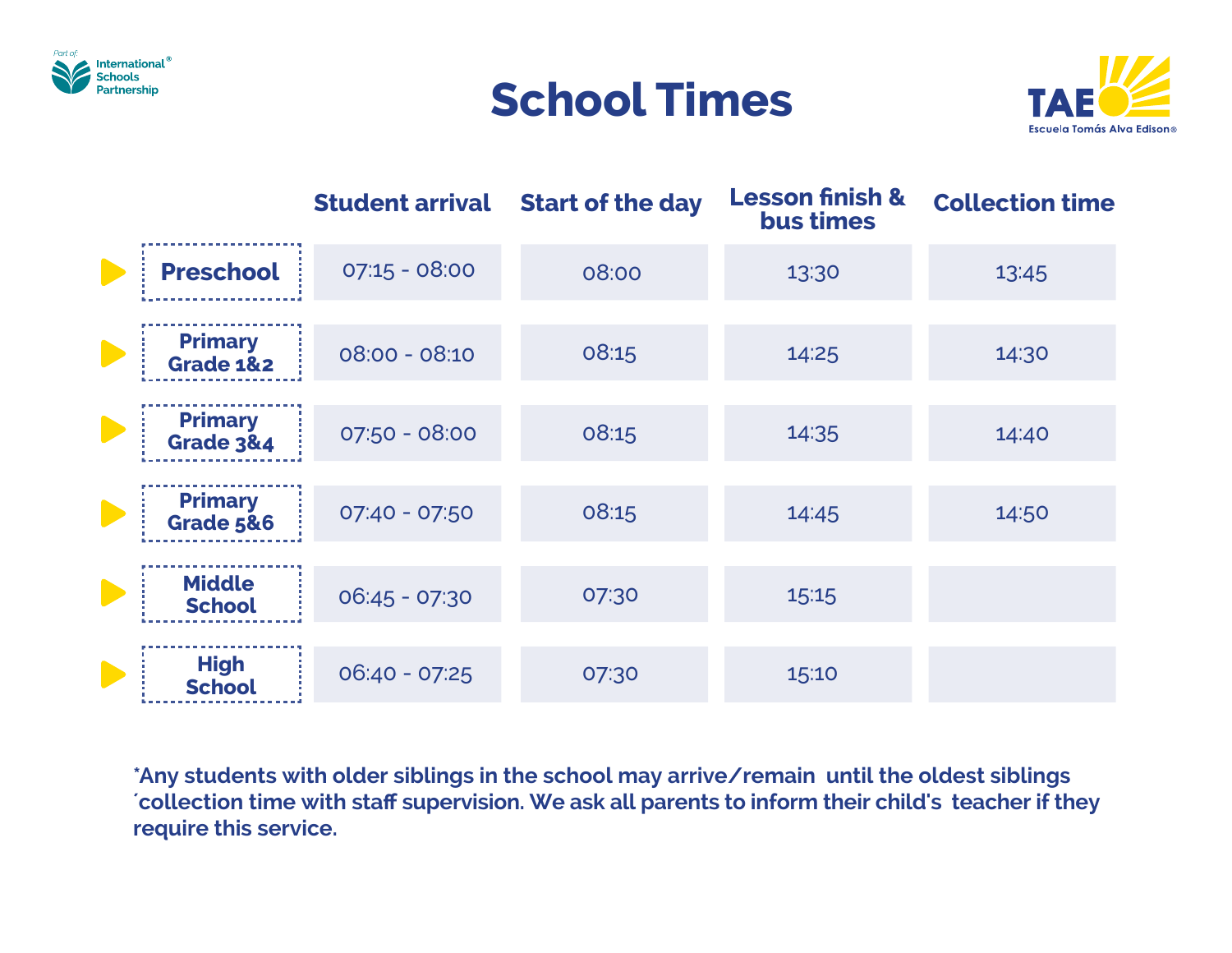

## Protocolos para **Regreso a clases**



÷

÷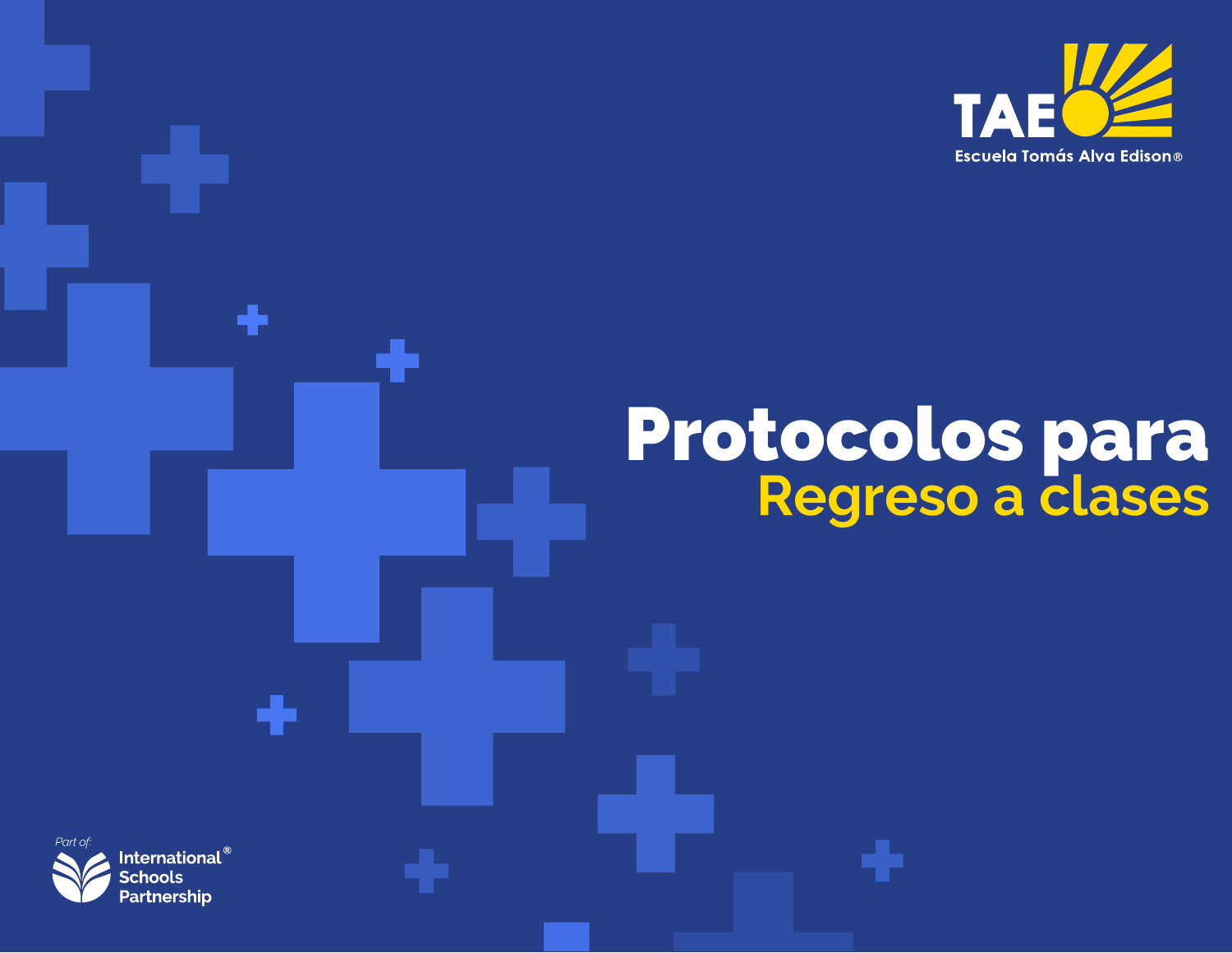





#### **Cubrebocas**

• Toda persona que se encuentre en el campus y en el transporte escolar debe utilizar cubrebocas en todo momento.

• Los estudiantes y profesores sólo pueden quitarse el cubrebocas cuando estén comiendo en las zonas designadas.

• Los cubrebocas tienen que ser de tres capas como norma mínima y tienen que cubrir la nariz y la boca mientras se esté en la escuela o en el autobús escolar. No se aceptarán cubrebocas con válvula.

• Todos los estudiantes deberán traer un cubrebocas de repuesto en una bolsa de plástico etiquetada, que guardarán en sus mochilas.

### **Temperatura**

- Se tomará la temperatura de cada persona al llegar a la escuela.
- Si alguien del personal tiene más de 37,3° se debe informar al Servicio Médico.
- Si alguien tiene una temperatura igual o superior a 37,3° antes de abordar el autobús escolar, las niñeras informarán a los padres o a la persona responsable que el estudiante no puede asistir a la escuela ese día.

• Si el estudiante llega en coche se le tomará la temperatura antes de bajar del mismo. Si su temperatura es superior a 37,3°, el estudiante no podrá descender del auto y se retirará para ser evaluado por su propio médico.

• Los proveedores y prestadores de servicios externos no podrán entrar en las instalaciones durante el horario escolar.

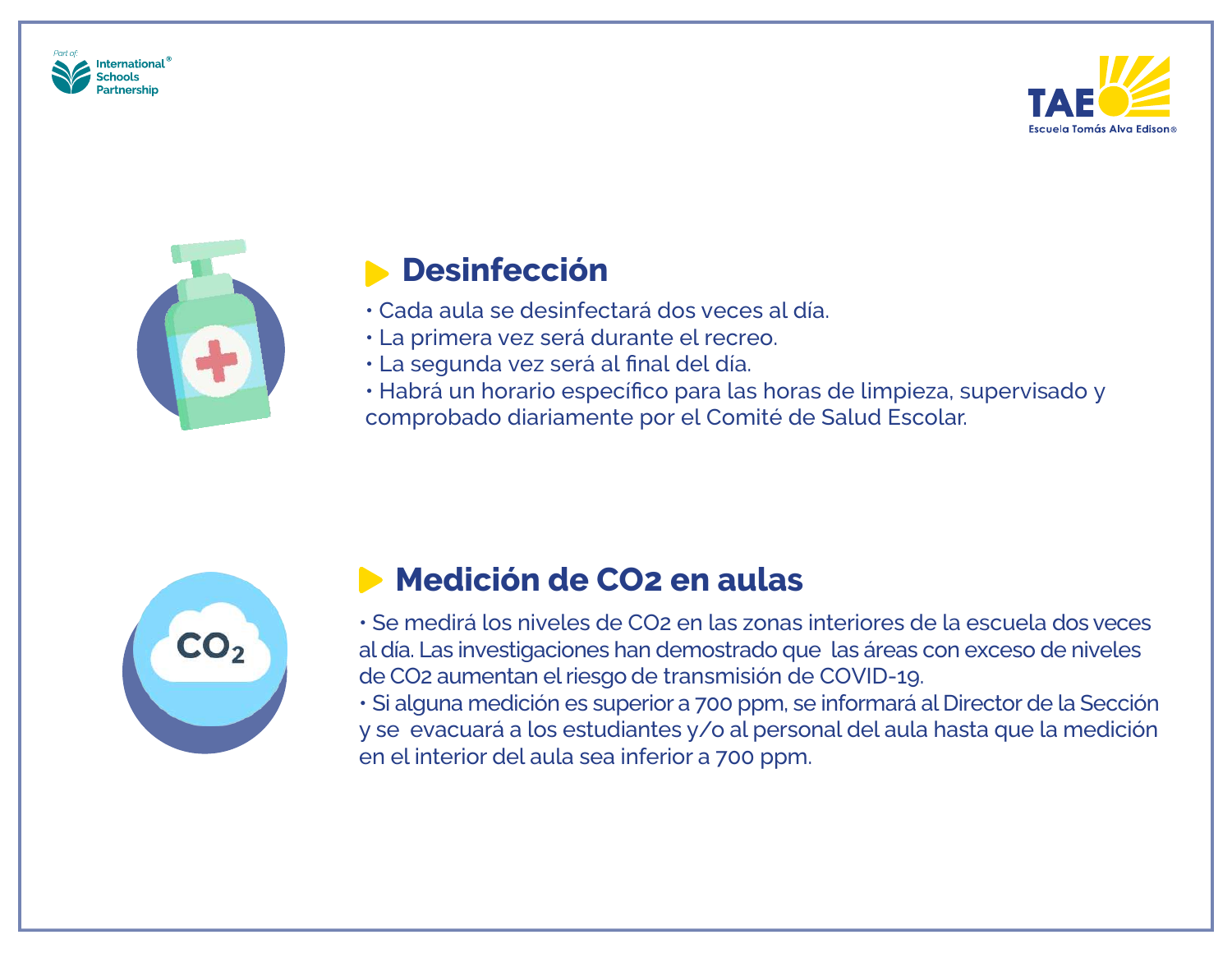



### **Recreo y almuerzo**



• Los horarios de entrada y salida de los estudiantes, así como de los recesos, serán escalonados a fin de garantizar el cumplimiento de las medidas de distanciamiento social.

• A la hora del almuerzo, los estudiantes y el personal comerán en áreas abiertas sin mascarillas, asegurándose de mantener una distancia adecuada entre ellos en todo momento.

• Antes y después del almuerzo, los estudiantes serán supervisados por los maestros para asegurar que se hayan lavado las manos y que hayan utilizado gel desinfectante.



### **Alcohol, toallas y botes de residuos infecto-contagiosos**

• Se contará con gel desinfectante (contenido de alcohol >70%), toallitas húmedas y cubos para residuos infecto-contagiosos en toda la escuela.



### **Capacitación**

• Todo el personal ha recibido capacitación de acuerdo con las políticas de la escuela y con las directrices del gobierno.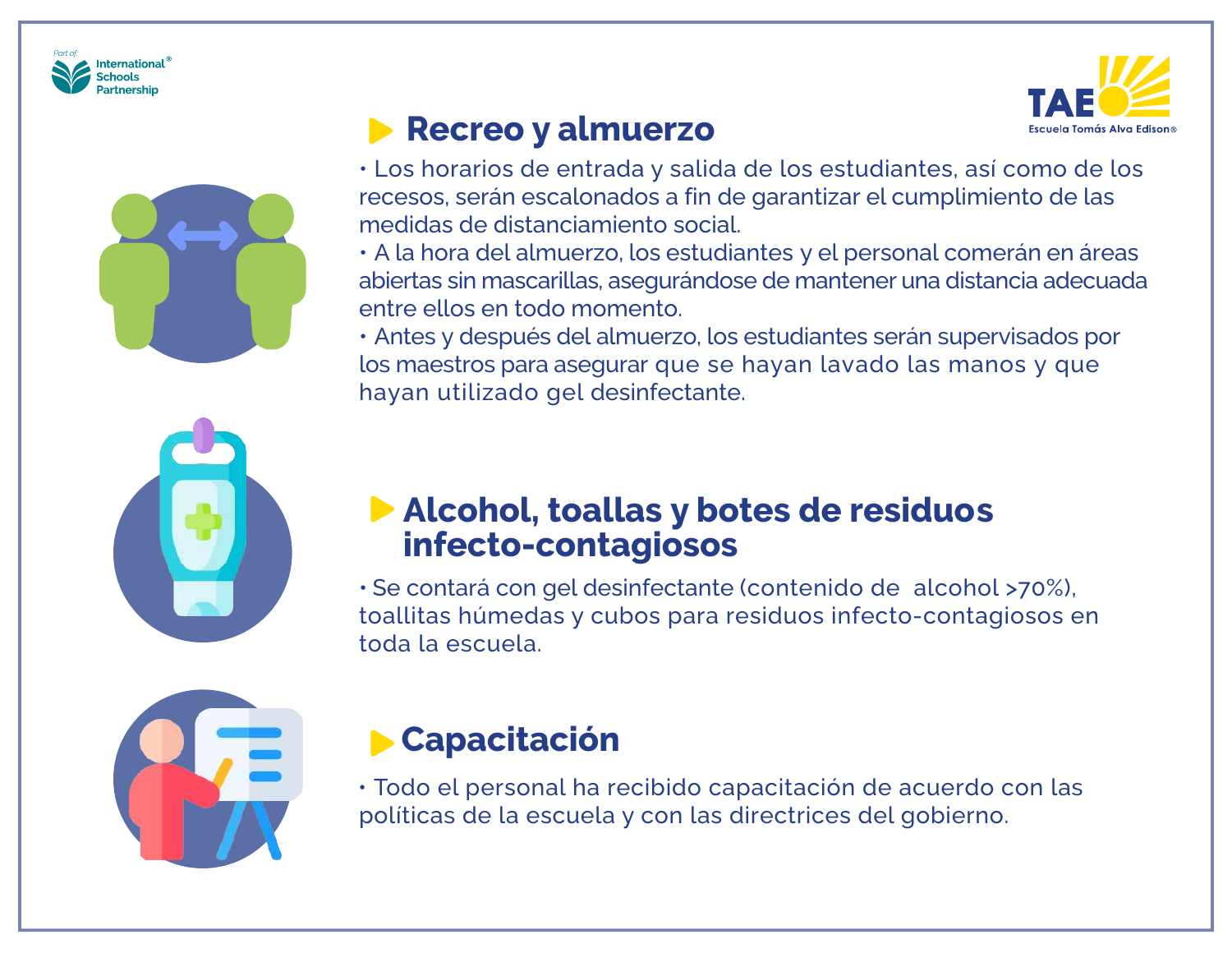



### **Uniforme**

Los estudiantes usarán uniforme escolar deportivo de lunes a viernes. En el caso de Preparatoria, los viernes podrán usar ropa casual acorde a los lineamientos de la escuela.

### **Baños**

• El número de estudiantes que utilicen los baños a lo largo del día será controlado por el equipo de mantenimiento.

• Los baños se limpiarán continuamente.

### **Actividades Deportivas y Actividades de TAE Achieve**

• Se exigirá a los estudiantes que porten cubrebocas cuando participen en actividades al aire libre.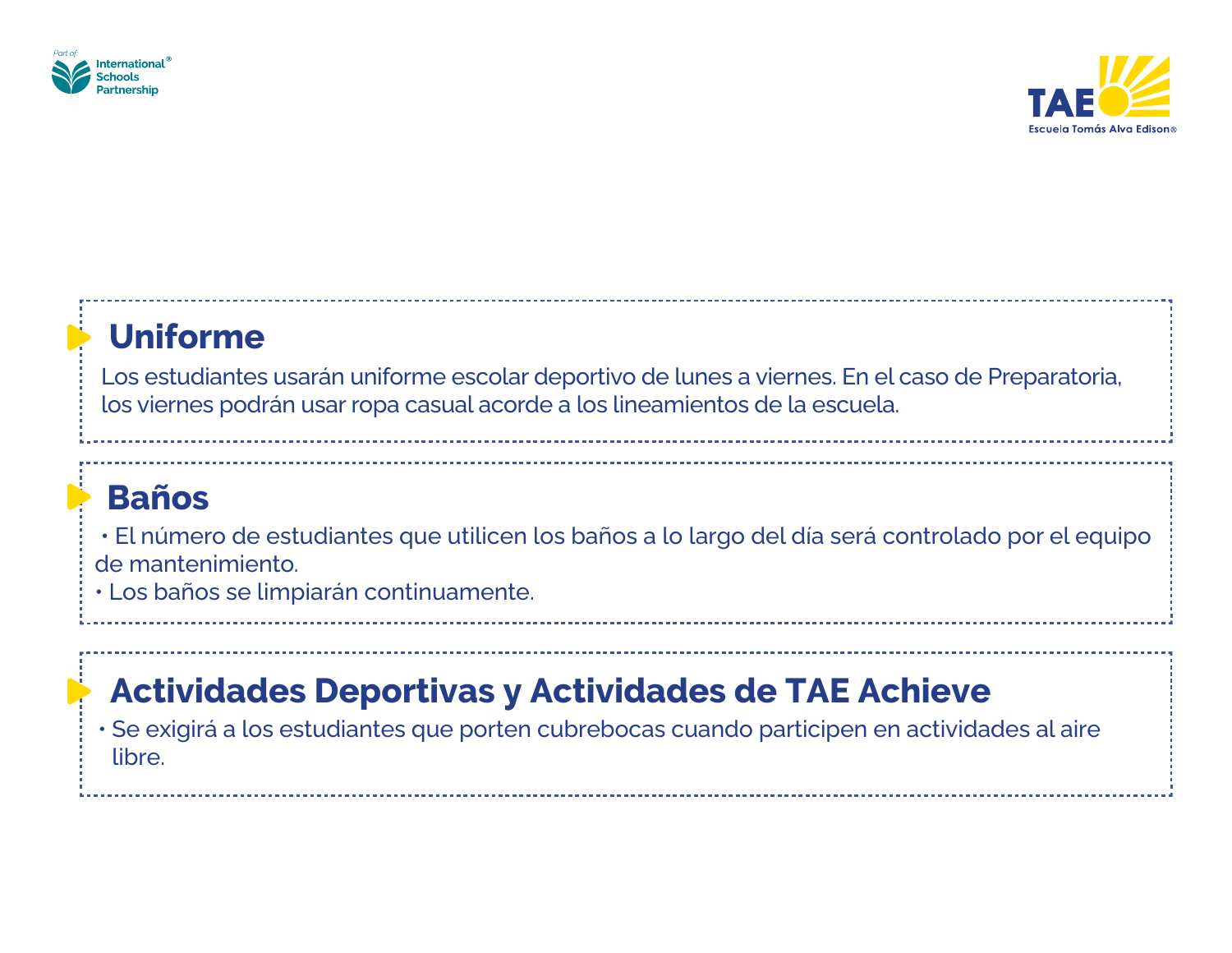





### **Autobuses Escolares**

- Los conductores de autobús e integrantes del staff han recibido capacitación de seguridad y salud.
- Las niñeras de los autobuses tomarán la temperatura de los estudiantes antes de que éstos aborden.
- Todos los pasajeros del autobús (chofer, niñeras y estudiantes) deberán de usar cubrebocas todo el tiempo.
- Los autobuses deben tener todas las ventanas abiertas.



### **Salones**

- Las ventanas y puertas deben permanecer abiertas en todo momento.
- Las sillas se distribuirán uniformemente para garantizar que haya una distancia apropiada entre cada estudiante.
- Los estudiantes deberán permanecer sentados una vez que entren al aula. Si los estudiantes necesitan apoyo, el profesor irá a su lugar.
- Los estudiantes sólo deben traer su mochila, su almuerzo, material escolar, incluyendo un estuche individual y los libros de texto necesarios para las clases de ese día.